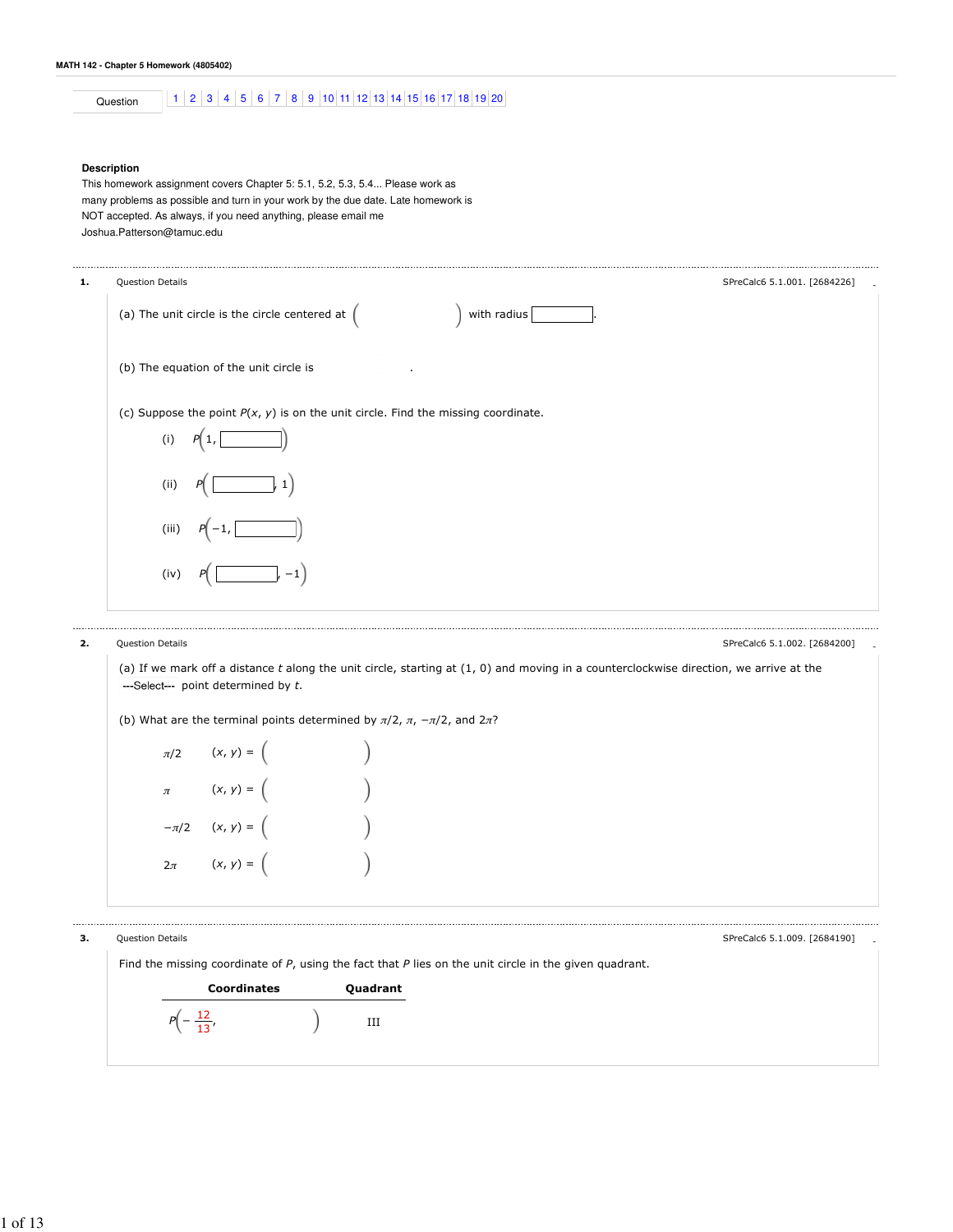| 4. | Question Details |                                                                                                             |             |
|----|------------------|-------------------------------------------------------------------------------------------------------------|-------------|
|    |                  | Find the missing coordinate of $P$ , using the fact that $P$ lies on the unit circle in the given quadrant. |             |
|    |                  | <b>Coordinates</b>                                                                                          | Quadrant    |
|    |                  |                                                                                                             | $_{\rm II}$ |
|    |                  |                                                                                                             |             |

## **5.** Question Details **Details** - Special Control of the set of the set of the set of the set of the set of the set of the set of the set of the set of the set of the set of the set of the set of the set of the set of the



Find t and the terminal point determined by t for each point in the figure, where t is increasing in increments of  $\pi/4$ .

| t             | <b>Terminal Point</b>                                |
|---------------|------------------------------------------------------|
| 0             |                                                      |
| $rac{\pi}{4}$ | $\left(\frac{\sqrt{2}}{2},\frac{\sqrt{2}}{2}\right)$ |
|               |                                                      |
|               |                                                      |
|               |                                                      |
|               |                                                      |
|               |                                                      |
|               |                                                      |
| $2\pi$        |                                                      |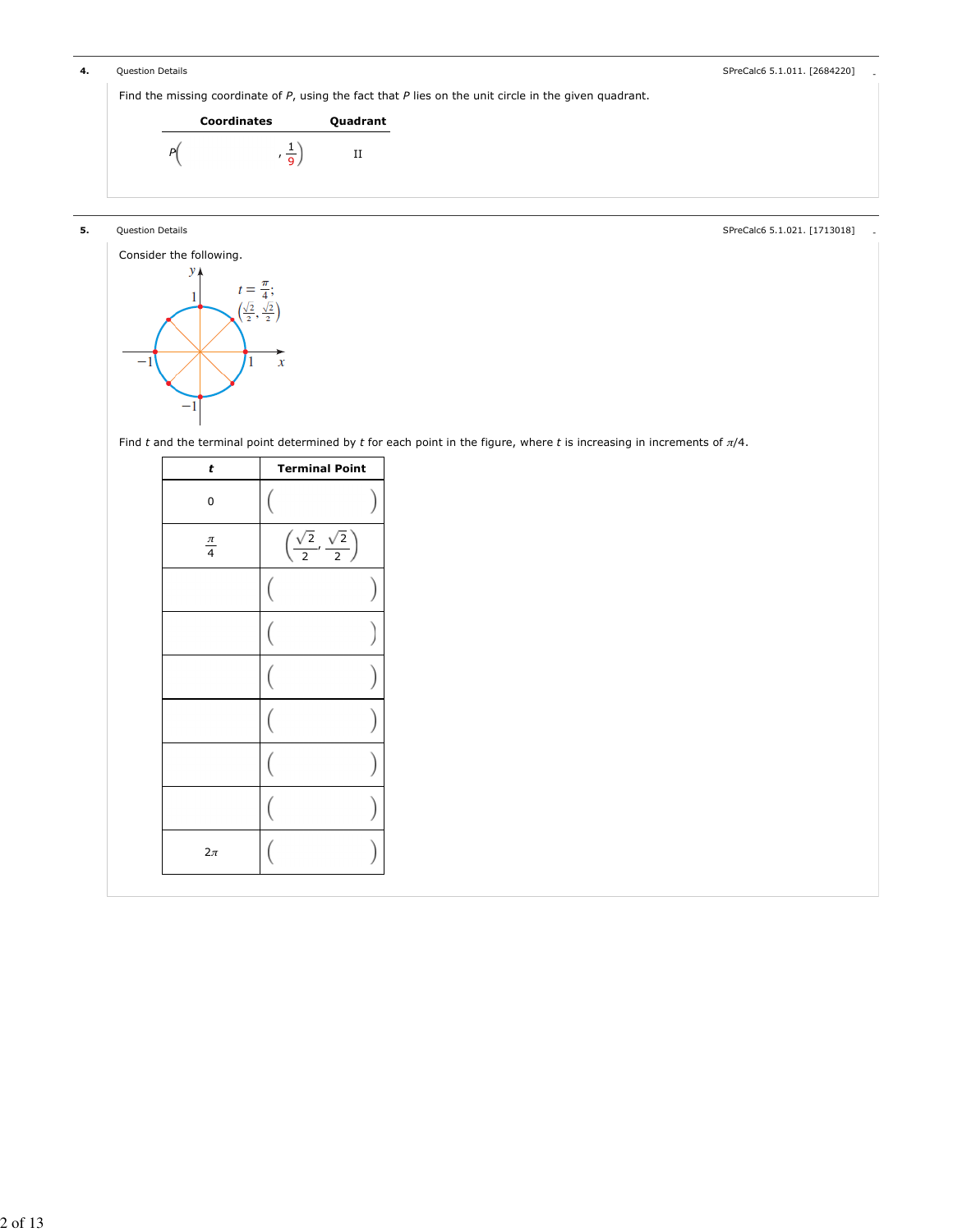**6.** Question Details **Details** - Special Control of the State of the State of the State of the State of the State of the State of the State of the State of the State of the State of the State of the State of the State of



Find t and the terminal point determined by t for each point in the figure, where t is increasing in increments of  $\pi/6$ .

| t               | <b>Terminal Point</b>                         |
|-----------------|-----------------------------------------------|
| $\mathbf 0$     |                                               |
| $\frac{\pi}{6}$ | $\left(\frac{\sqrt{3}}{2},\frac{1}{2}\right)$ |
|                 | (                                             |
|                 |                                               |
|                 |                                               |
|                 |                                               |
|                 |                                               |
|                 |                                               |
|                 |                                               |
|                 |                                               |
|                 |                                               |
|                 |                                               |
| $2\pi$          |                                               |

| 7. | <b>Question Details</b>                                                                                                                                                                                                                                                                                                                                                                             | SPreCalc6 5.2.001. [2694175] |
|----|-----------------------------------------------------------------------------------------------------------------------------------------------------------------------------------------------------------------------------------------------------------------------------------------------------------------------------------------------------------------------------------------------------|------------------------------|
|    | Let $P(x, y)$ be the terminal point on the unit circle determined by t. Then sin $t =$<br>, cos $t =$                                                                                                                                                                                                                                                                                               | and                          |
|    | $tan t =$<br>$\cdot$                                                                                                                                                                                                                                                                                                                                                                                |                              |
|    |                                                                                                                                                                                                                                                                                                                                                                                                     |                              |
|    |                                                                                                                                                                                                                                                                                                                                                                                                     |                              |
| 8. | <b>Question Details</b>                                                                                                                                                                                                                                                                                                                                                                             | SPreCalc6 5.2.002. [1715881] |
|    | . So for all t we have $\sin^2 t + \cos^2 t =$<br>If $P(x, y)$ is on the unit circle, then $x^2 + y^2 = \left[ \frac{1}{x} + \frac{1}{x^2} + \frac{1}{x^2} + \frac{1}{x^2} + \frac{1}{x^2} + \frac{1}{x^2} + \frac{1}{x^2} + \frac{1}{x^2} + \frac{1}{x^2} + \frac{1}{x^2} + \frac{1}{x^2} + \frac{1}{x^2} + \frac{1}{x^2} + \frac{1}{x^2} + \frac{1}{x^2} + \frac{1}{x^2} + \frac{1}{x^2} + \frac$ |                              |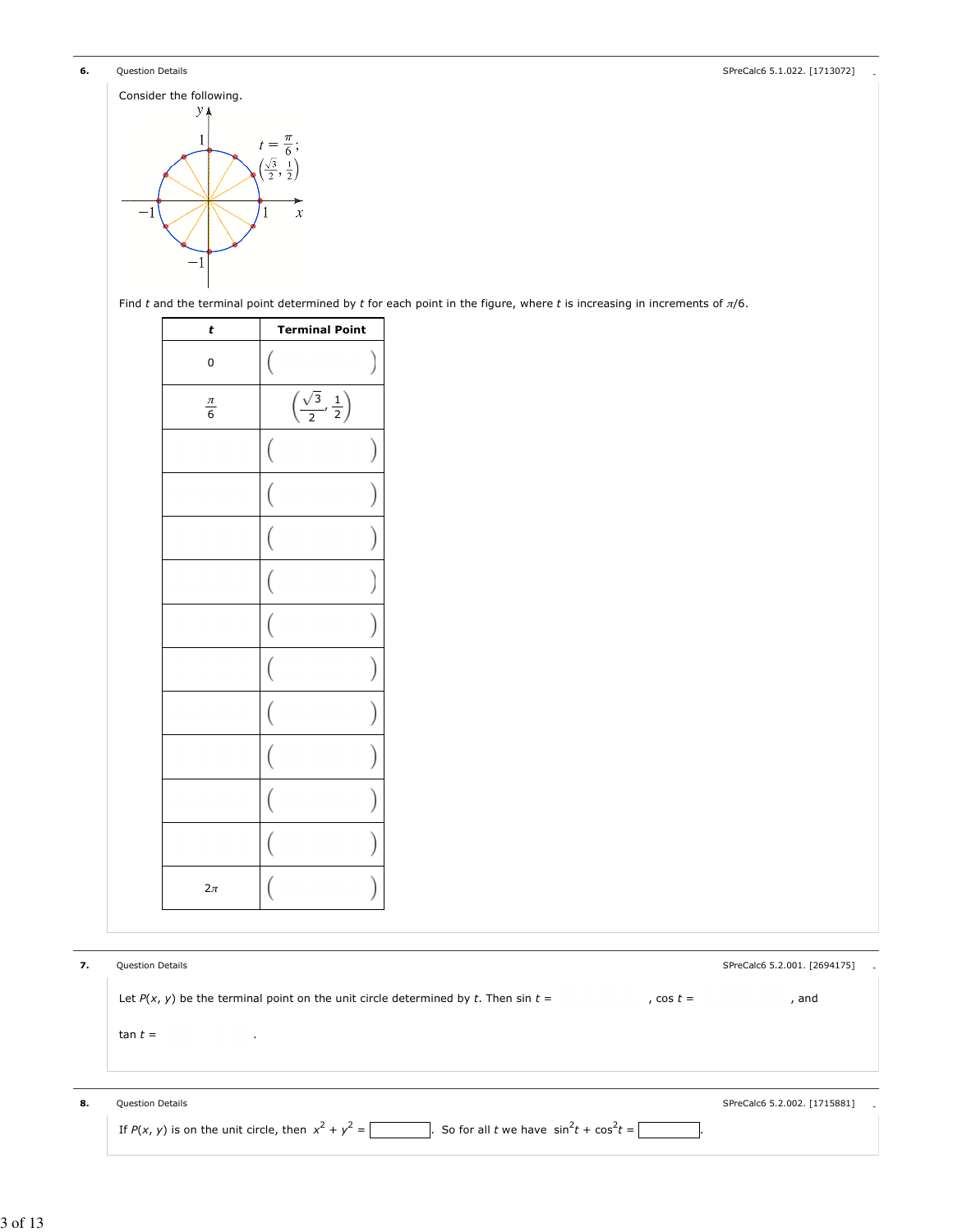| 9. | Question Details |       |                                  |          | SPreCalc6 5.2.003. [2694129]                                                                                                                      |
|----|------------------|-------|----------------------------------|----------|---------------------------------------------------------------------------------------------------------------------------------------------------|
|    |                  |       |                                  |          | Find sin t and cos t for the values of t whose terminal points are shown on the unit circle in the figure. t increases in increments of $\pi/4$ . |
|    |                  | $y_A$ |                                  |          |                                                                                                                                                   |
|    |                  | 1     | $t=\frac{\pi}{4}$                |          |                                                                                                                                                   |
|    |                  |       |                                  |          |                                                                                                                                                   |
|    | $^{-1}$          |       | $\mathbf{1}$<br>$\boldsymbol{x}$ |          |                                                                                                                                                   |
|    |                  |       |                                  |          |                                                                                                                                                   |
|    |                  | $-1$  |                                  |          |                                                                                                                                                   |
|    |                  |       |                                  |          |                                                                                                                                                   |
|    | t                |       | sin t                            | $\cos t$ |                                                                                                                                                   |
|    | $\mathbf 0$      |       |                                  |          |                                                                                                                                                   |
|    |                  |       |                                  |          |                                                                                                                                                   |
|    | $\frac{\pi}{4}$  |       |                                  |          |                                                                                                                                                   |
|    | $\frac{\pi}{2}$  |       |                                  |          |                                                                                                                                                   |
|    | $3\pi$           |       |                                  |          |                                                                                                                                                   |
|    | $\overline{4}$   |       |                                  |          |                                                                                                                                                   |
|    | $\pi$            |       |                                  |          |                                                                                                                                                   |
|    | $5\pi$           |       |                                  |          |                                                                                                                                                   |
|    | $\overline{4}$   |       |                                  |          |                                                                                                                                                   |
|    | $\frac{3\pi}{2}$ |       |                                  |          |                                                                                                                                                   |
|    |                  |       |                                  |          |                                                                                                                                                   |
|    | $\frac{7\pi}{4}$ |       |                                  |          |                                                                                                                                                   |
|    |                  |       |                                  |          |                                                                                                                                                   |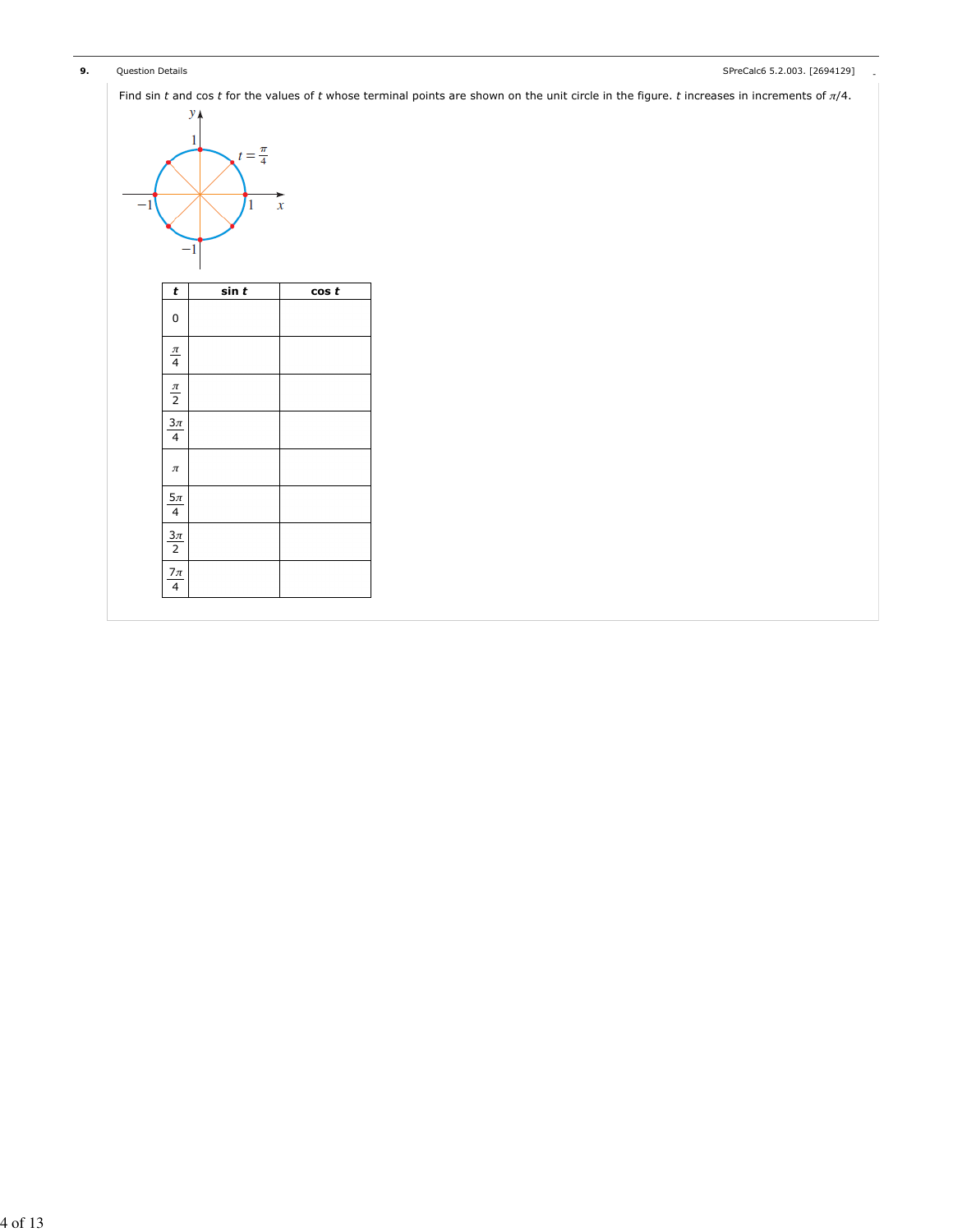| 10. | Question Detai |  |
|-----|----------------|--|
|     |                |  |

### 10. Question Details **Alternative Contract Contract Contract Contract Contract Contract Contract Contract Contract Contract Contract Contract Contract Contract Contract Contract Contract Contract Contract Contract Contract**

| $\mathbf{1}$              |                                          |           |  |
|---------------------------|------------------------------------------|-----------|--|
| -1                        | $t=\frac{\pi}{6}$<br>$\overline{x}$<br>1 |           |  |
| $-1$<br>$\pmb{t}$         | sin t                                    | $\cos\,t$ |  |
| $\mathbf 0$               |                                          |           |  |
| $\frac{\pi}{6}$           |                                          |           |  |
| $\frac{\pi}{3}$           |                                          |           |  |
| $\frac{\pi}{2}$           |                                          |           |  |
| $\frac{2\pi}{3}$          |                                          |           |  |
| $5\pi$<br>$6\overline{6}$ |                                          |           |  |
| $\pi$                     |                                          |           |  |
| $\frac{7\pi}{6}$          |                                          |           |  |
| $\frac{4\pi}{3}$          |                                          |           |  |
| $\frac{3\pi}{2}$          |                                          |           |  |
| $\frac{5\pi}{3}$          |                                          |           |  |
| $11\pi$<br>6              |                                          |           |  |

## 11. Question Details - SPreCalc6 5.2.011. [1776239]

Find the exact value of the trigonometric function at the given real number.

(a) 
$$
\sin \frac{19\pi}{6}
$$
  
(b)  $\csc \frac{19\pi}{6}$   
(c)  $\cot \frac{19\pi}{6}$ 

5 of 13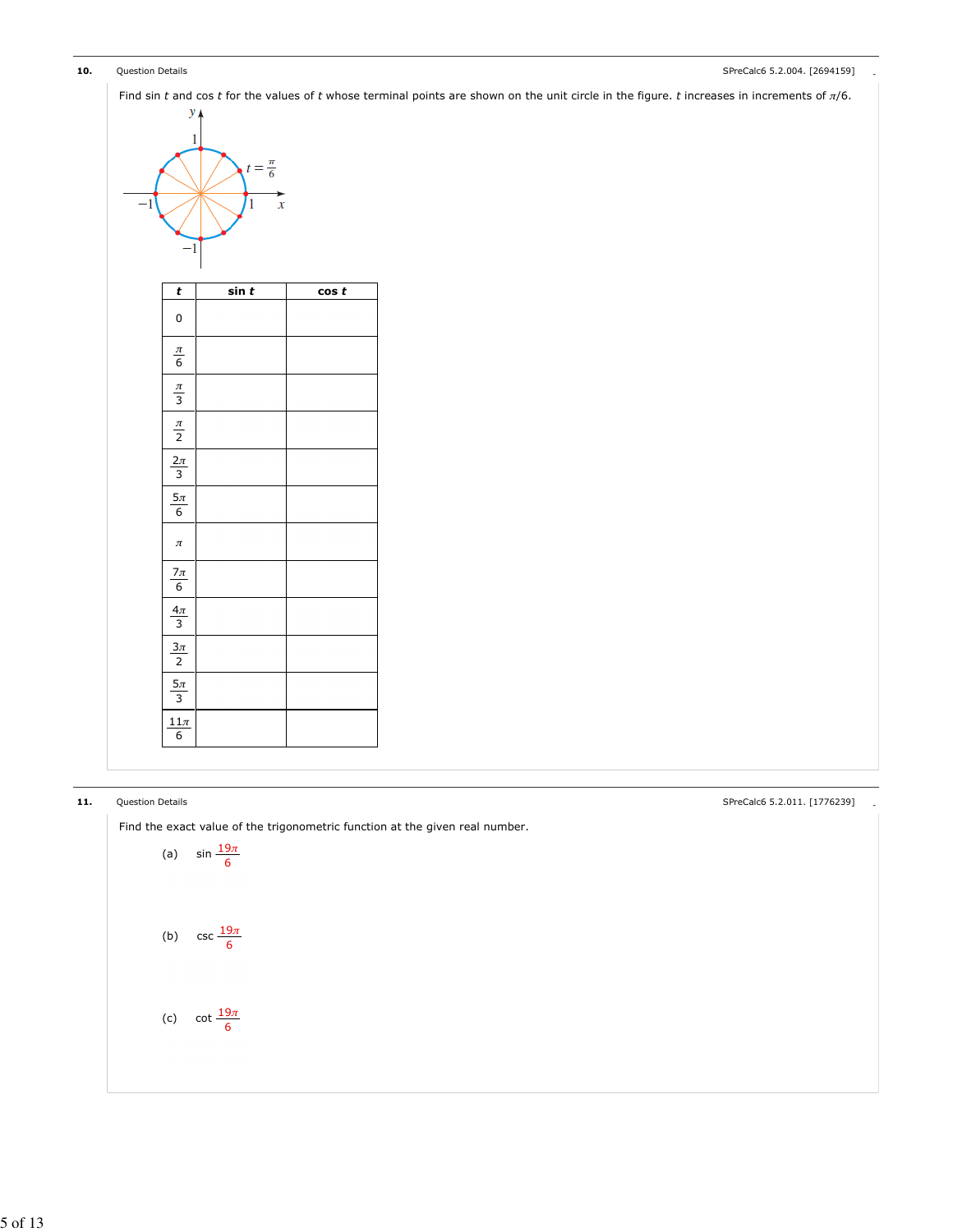12. Question Details **Alternative Contract Contract Contract Contract Contract Contract Contract Contract Contract Contract Contract Contract Contract Contract Contract Contract Contract Contract Contract Contract Contract** 

Find the exact value of the trigonometric function at the given real number.

```
(a) \cos\left(-\frac{\pi}{2}\right)(b) sec(-\frac{\pi}{2})(c) \tan(-\frac{\pi}{2})3
            3
            3
```
13. Question Details **Alternative Contract Contract Contract Contract Contract Contract Contract Contract Contract Contract Contract Contract Contract Contract Contract Contract Contract Contract Contract Contract Contract** 

Find the exact value of the trigonometric function at the given real number.

(a) sec  $\frac{15\pi}{4}$ (b)  $\csc \frac{15\pi}{1}$ (c)  $sec(-\frac{\pi}{2})$ 4 4 6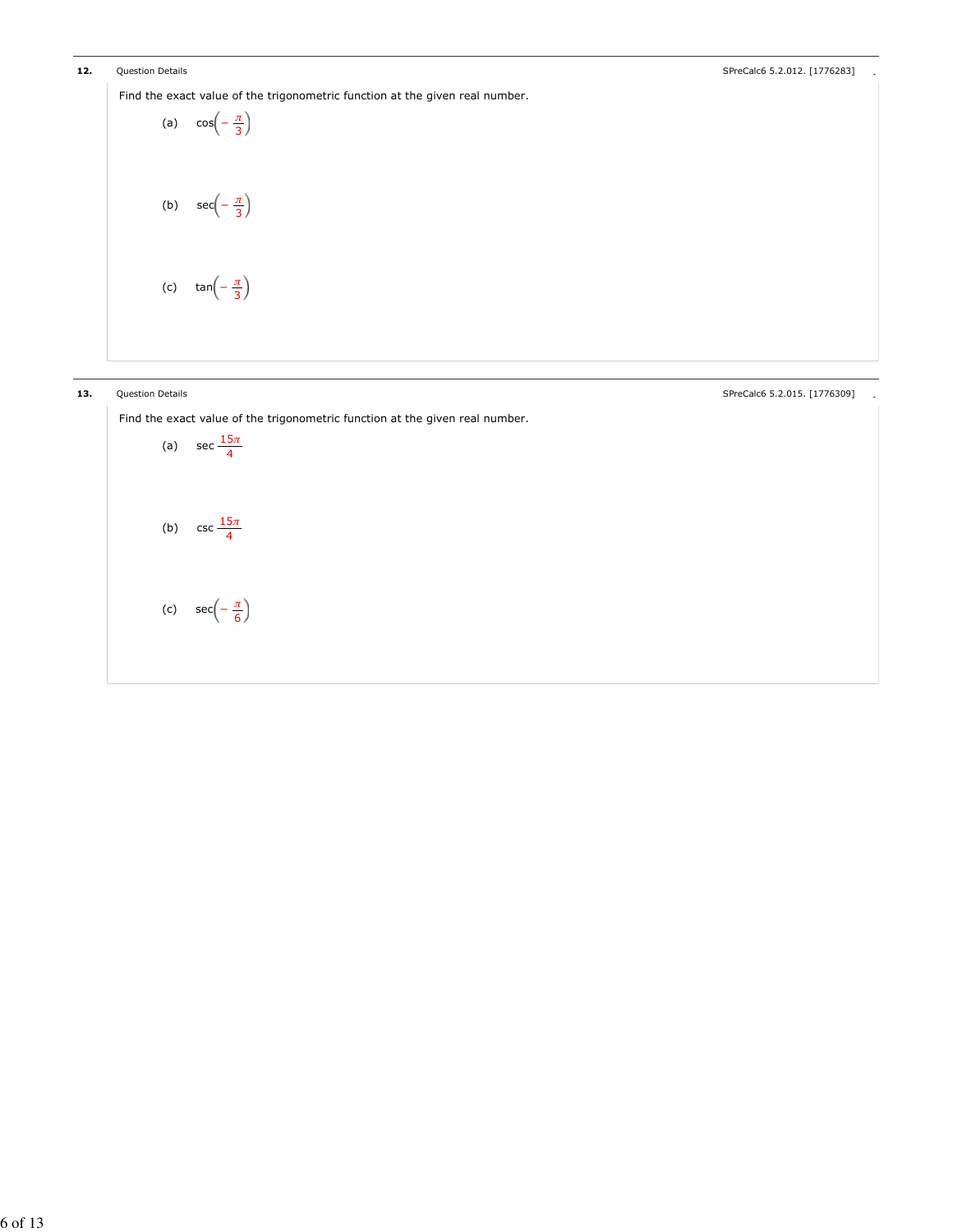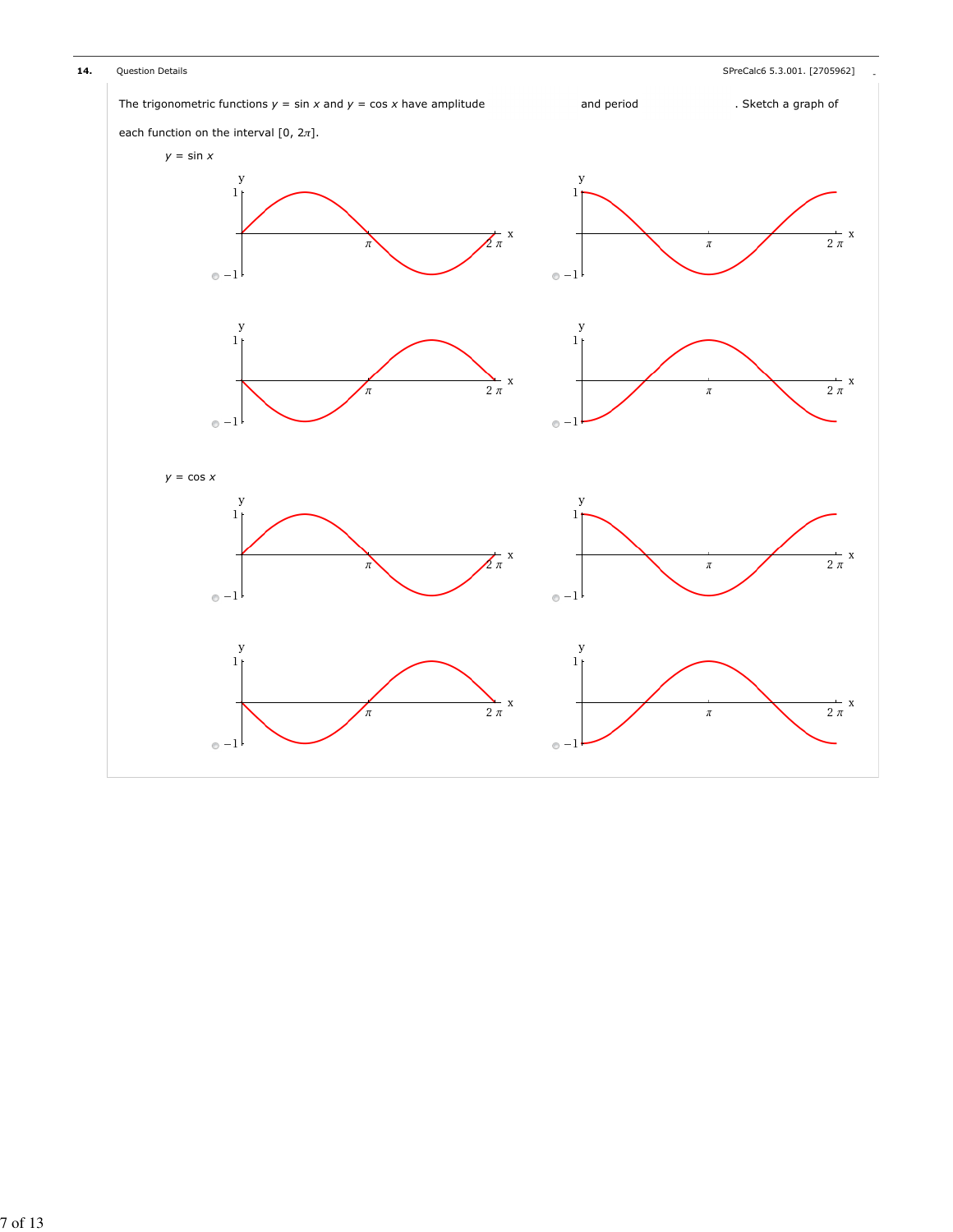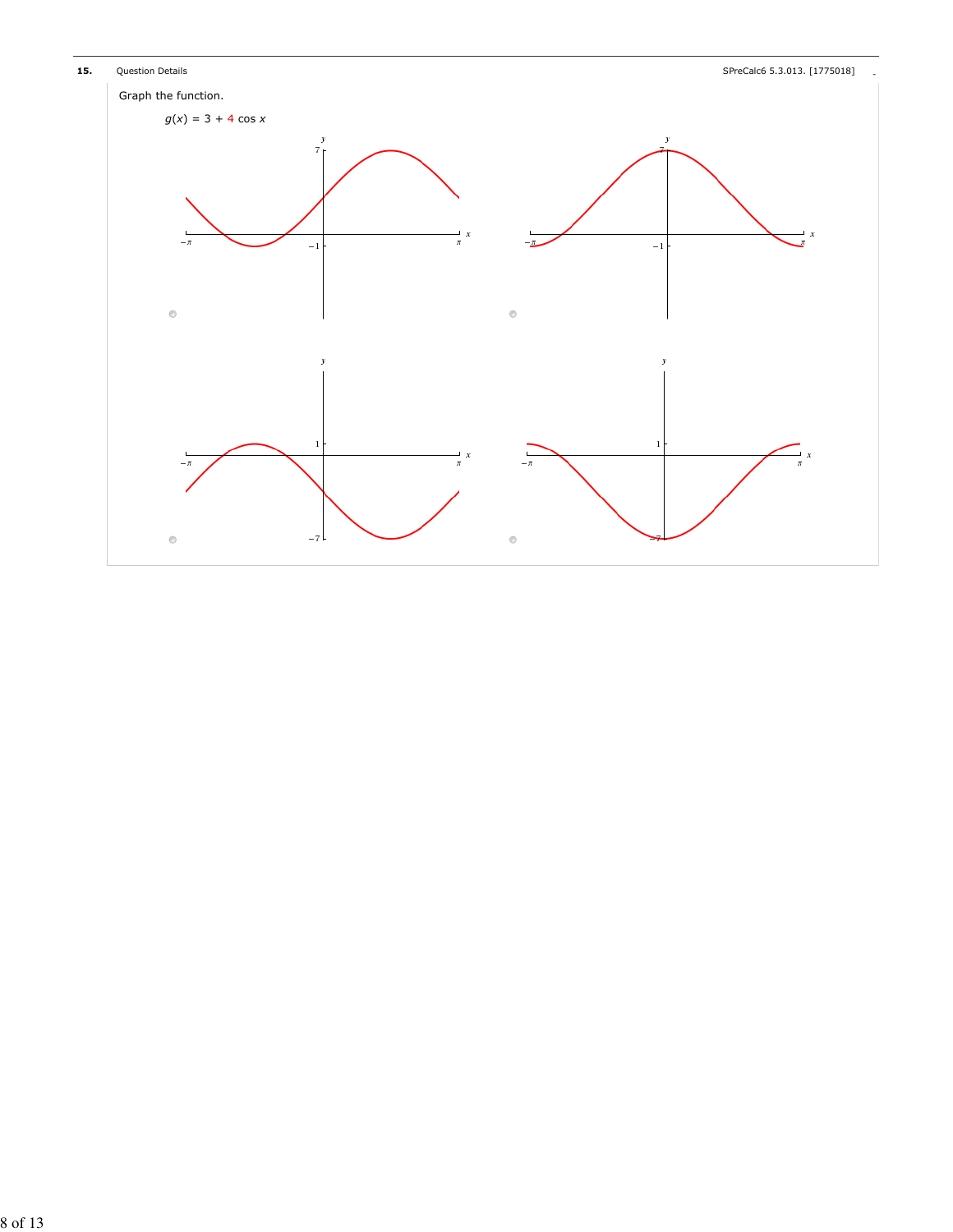16. Question Details **According to the Calcular Contract of the Calcul**ary of the SPreCalc6 5.3.017. [1768629]

Find the amplitude and period of the function, and sketch its graph.

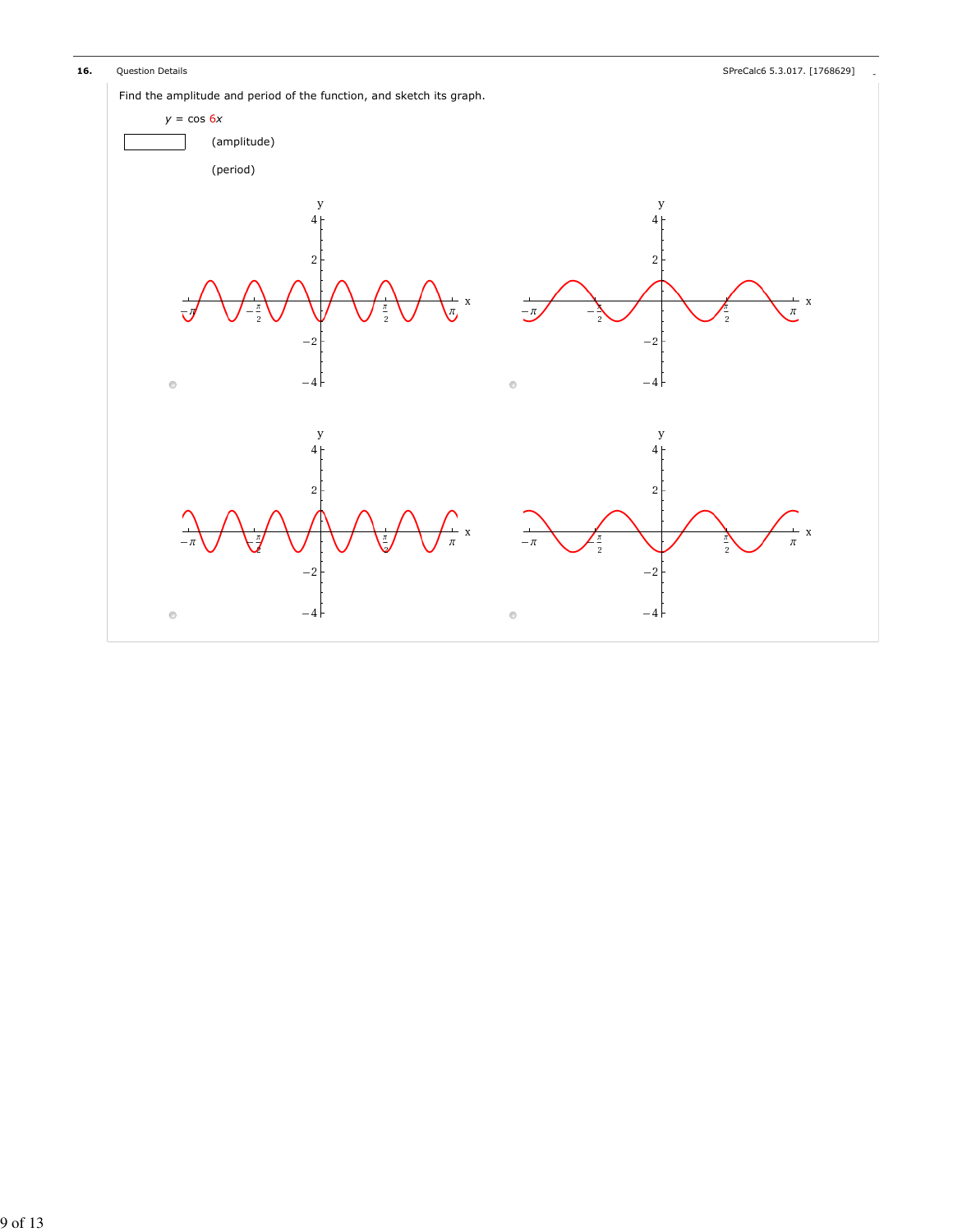

17. Question Details **Alternative Contract Contract Contract Contract Contract Contract Contract Contract Contract Contract Contract Contract Contract Contract Contract Contract Contract Contract Contract Contract Contract** 

Find the amplitude and period of the function, and sketch its graph.

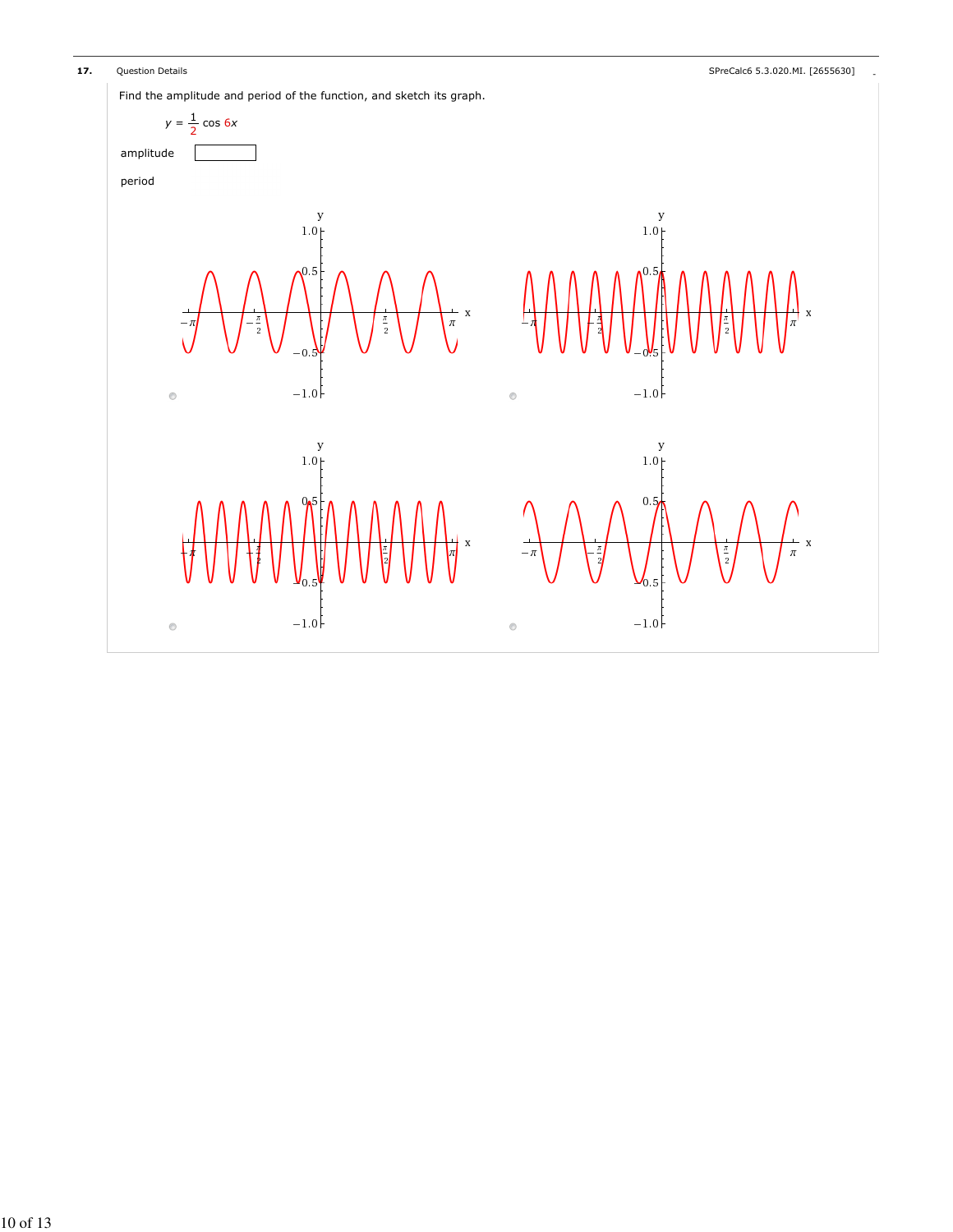18. Question Details **According to the Calcular Contract of the Calcul**ary of the SPreCalc6 5.3.021. [1768634]

Find the amplitude and period of the function, and sketch its graph.

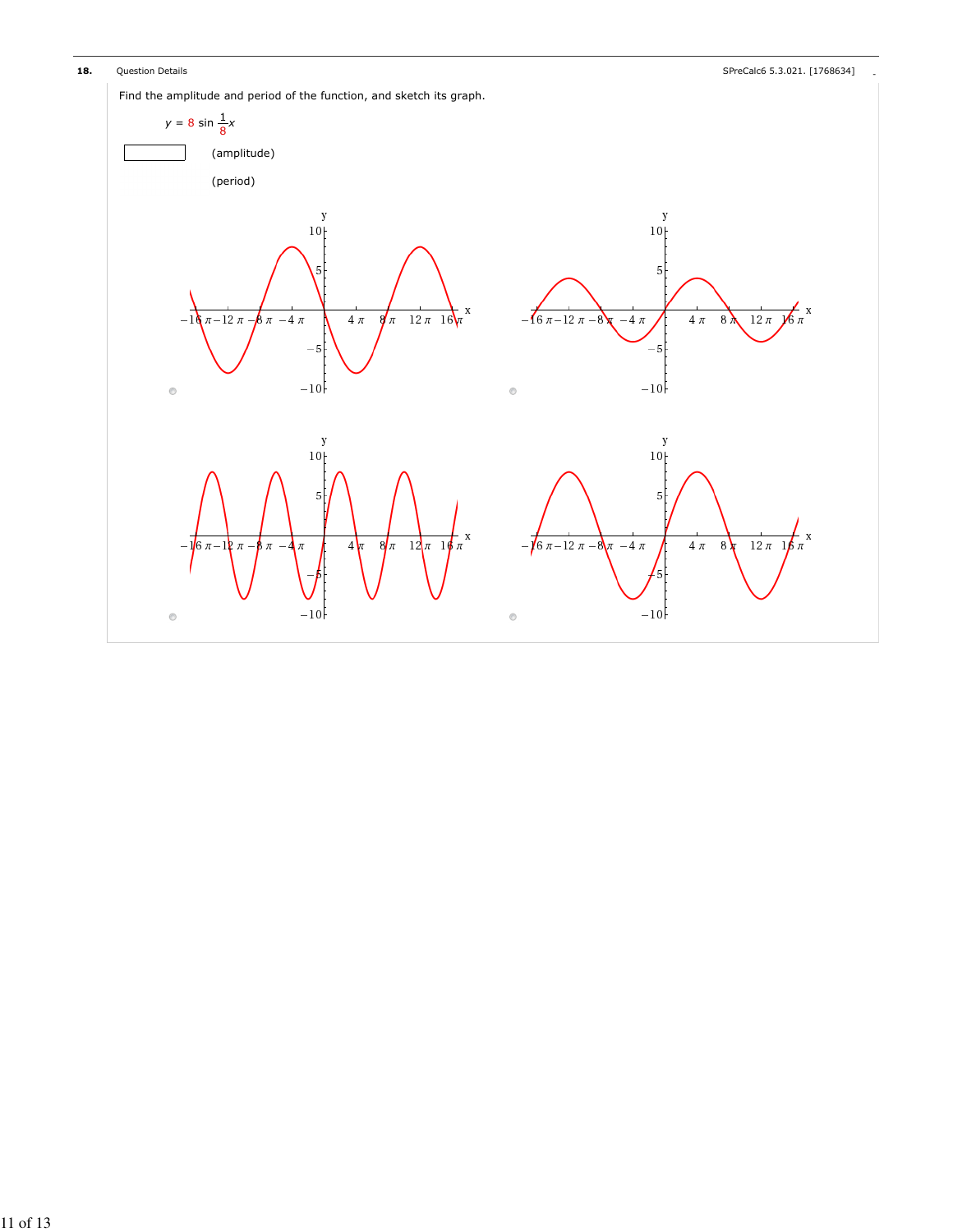

The trigonometric function  $y = \tan x$  has period and the following asymptotes.